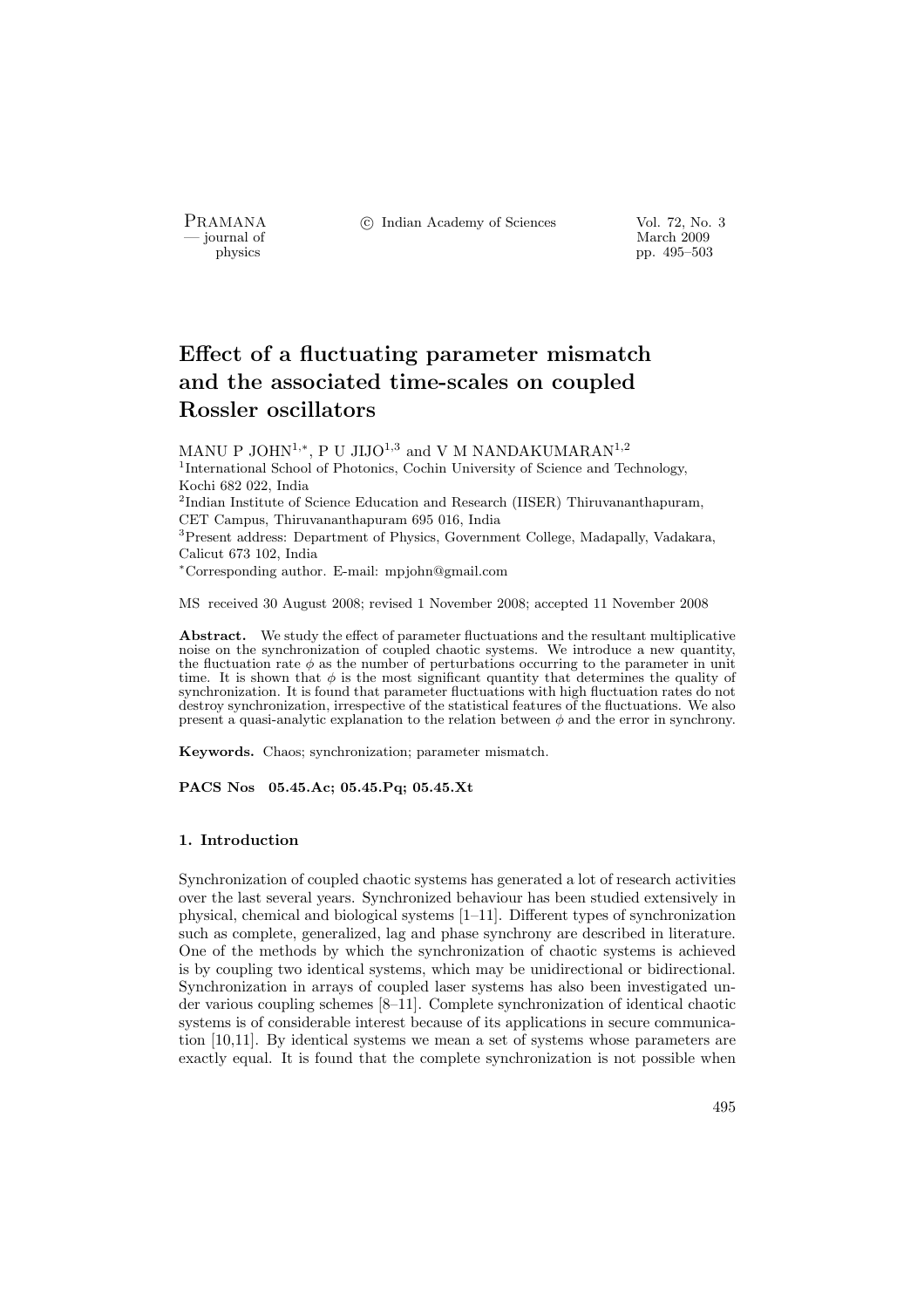there is a small but finite mismatch of the parameters of the systems [7,12,13]. In coupled non-autonomous systems, phase mismatch or finite constant frequency detuning destroys the synchronization altogether [14].

Though the effect of finite constant parameter mismatch is to destroy synchronization, the effect of a fluctuating parameter mismatch can be different. Such fluctuations can arise either due to the internal instabilities, or due to environment. It is found that spatial parameter fluctuations (constant in time) can give rise to interesting nonlinear phenomenon (for example, occurrence of travelling waves in coupled map lattices, when mismatches do not intersect bifurcation points [15,16] and pattern formation) [17]. In coupled phase oscillators, such fluctuations seem to play the role of pacemakers [18].

Exact synchronization is not usually found in nature, at least as common as phase synchronization. The systems that are designed for applications such as chaotic encryption, will be maintained with identical parameter values, though they are located in different regions in space. However, temporal modifications to the parameter values for which such systems are designed are possible. Here we study the effect of temporal parameter fluctuations with characteristic time-scales on exact synchronization of chaotic systems.

### 2. Parameter fluctuations

To study the effect of fluctuations it is essential to identify a parameter whose mismatch is most effective in destroying synchronization. Let this parameter be  $p$ and the fluctuations to the parameter is assumed to occur in time as follows:

$$
p_{1t} = p_0 + \xi_{1t} p_{2t} = p_0 + \xi_{2t},
$$
 (1)

where,  $\xi_{1t}$  and  $\xi_{2t}$  are two delta correlated zero mean random variables. We define  $\Delta p$ , a measure of the amplitude of fluctuations, as

$$
\widetilde{\Delta p} = \langle |\delta p(t)| \rangle_t,\tag{2}
$$

where  $\delta p_t = p_{1t} - p_{2t}$  and  $\langle \cdots \rangle_t$  denotes time average. Here we assume that such fluctuations do not intersect the bifurcation points in the parameter space, as suggested in [15].

Parameter fluctuations can be associated with characteristic time-scales. In a laser this can be of the order of nano- or microsecond and in the case of a biological system the time-scales may be of the order of hours or days. To study the effect of time-scales of parameter fluctuation on synchronization, we define the fluctuation rate  $\phi$ , where  $\phi$  = number of perturbations/unit time. Different fluctuation rates can be achieved numerically by modifying the parameter as in eq. (1) only in certain chosen time steps. Rest of the time the value of the parameter remains constant at the modified value. The error in synchrony is studied by varying  $\phi$ .

Coupled Rossler oscillators are well-known for numerical studies in synchronization. This is due to their simplicity, its ability to synchronize and the generalizability of the results to other chaotic systems. We consider a system of bidirectionally coupled Rossler oscillators.

496 Pramana – J. Phys., Vol. 72, No. 3, March 2009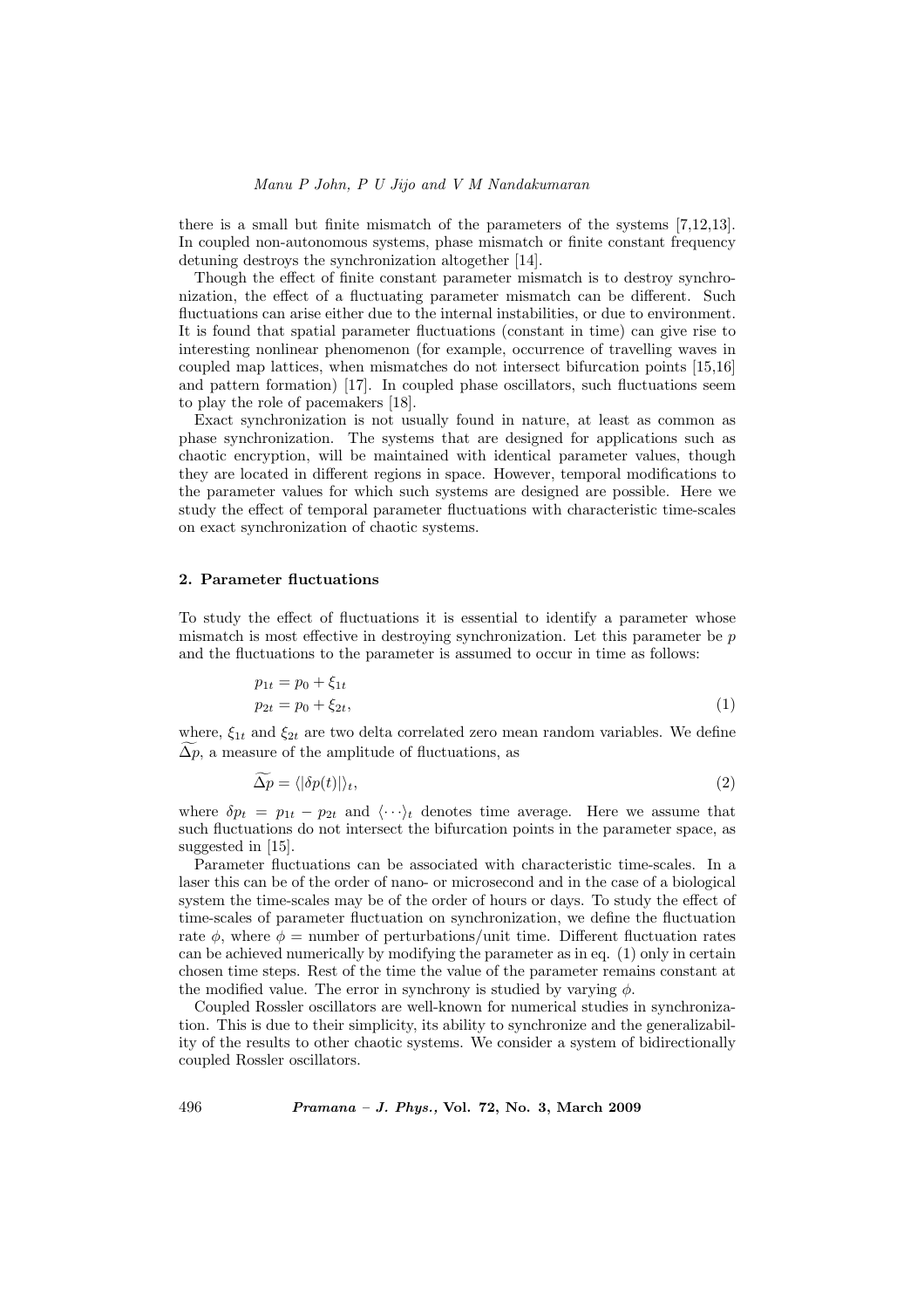Coupled Rossler oscillators

$$
\begin{aligned}\n\dot{x}_1 &= -y_1 - z_1 + c(x_2 - x_1) \\
\dot{y}_1 &= x_1 + p_1 y_1 \\
\dot{z}_1 &= 0.2 + z_1(x_1 - 10) \\
\dot{x}_2 &= -y_2 - z_2 + c(x_1 - x_2) \\
\dot{y}_2 &= x_2 + p_2 y_2 \\
\dot{z}_2 &= 0.2 + z_2(x_2 - 10).\n\end{aligned} \tag{3}
$$

Here, the coupling strength  $c = 0.25$ ,  $p_0 = 0.18$  and  $\widetilde{\Delta p}$  was fixed to be 0.05 for all fluctuation rates. This selection of parameters is arbitrary, however, variations in these parameters gives qualitatively similar results. Thus we choose values which are best suited for illustrating the concepts. Figure 1 shows the synchronization plot in the presence of parameter fluctuations. It can be seen that the synchronization is robust. With the same value of  $\Delta p$  the synchronization is destroyed with a lower fluctuation rate as shown in figure 2.

The similarity function given by

$$
S^{2}(\Theta) = \frac{\langle [x_{1}(t+\Theta) - x_{2}(t)]^{2} \rangle}{[\langle x_{1}^{2}(t) \rangle \langle x_{2}^{2}(t) \rangle]^{1/2}},
$$
\n(4)

is a versatile tool in studying the synchronization properties. In coupled chaotic systems this function can be used to represent the nature of the dynamics in terms of the synchronization error. For example, in [7,12,13] the phase to lag synchronization of coupled systems is described in terms of the variation of  $S(\Theta)$  with respect to Θ. It is also useful in studying the dynamics of coupled map lattices [16].

In eq. (4) if  $\Theta$  is set to zero, gives  $S(0)$ , the error in synchrony. Figure 3 shows the plot of  $S(0)$  vs. fluctuation rate. It can be seen that the error diminishes rapidly with the increase in the fluctuation rate. It is found that a linear relation between



Figure 1. Synchronization is maintained in the presence of parameter fluctuations.  $\phi = 1000$  and  $\widetilde{\Delta p} = 0.05$ .

Pramana – J. Phys., Vol. 72, No. 3, March 2009 497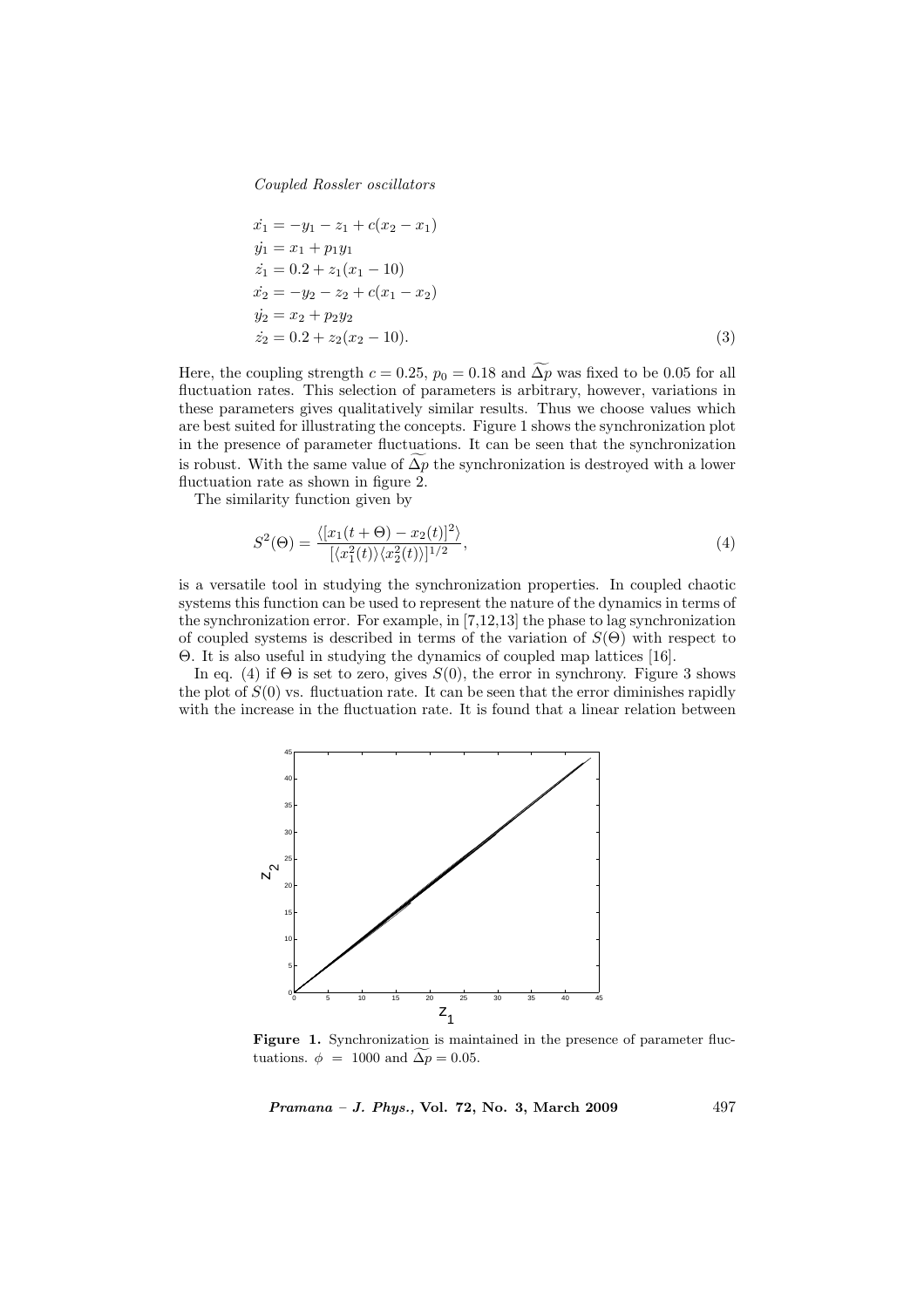Manu P John, P U Jijo and V M Nandakumaran



Figure 2. Synchronization is destroyed in the presence of parameter fluctuations with low fluctuation rates. Fluctuation rate  $\phi = 25$  and  $\Delta p = 0.05$ .



Figure 3. The synchronization error decreases with the increase in the fluctuation rate. It can be seen that high coupling could not stabilize synchronization with lower fluctuation rates. Here  $\widetilde{\Delta p} = 0.05$ .

the inverse of the fluctuation rate and the error  $S(0)$  exists. In figure 4 it is shown that with a linear fit of the form  $S(0) = a+b\tau$  where  $\tau = \frac{1}{\phi}$  is possible. With  $c = 0.9$ ,  $a(=0.005)$  represents the offset value which is much small compared to  $b(=0.12)$ , which is the slope of the graph, which suggests that  $S(0)$  is inversely proportional to  $\phi$ . In addition to random fluctuations to the parameter, we investigated the effect of deterministic modulations to the parameter. The parameters of the coupled systems are assumed to evolve in time as follows:

498 Pramana – J. Phys., Vol. 72, No. 3, March 2009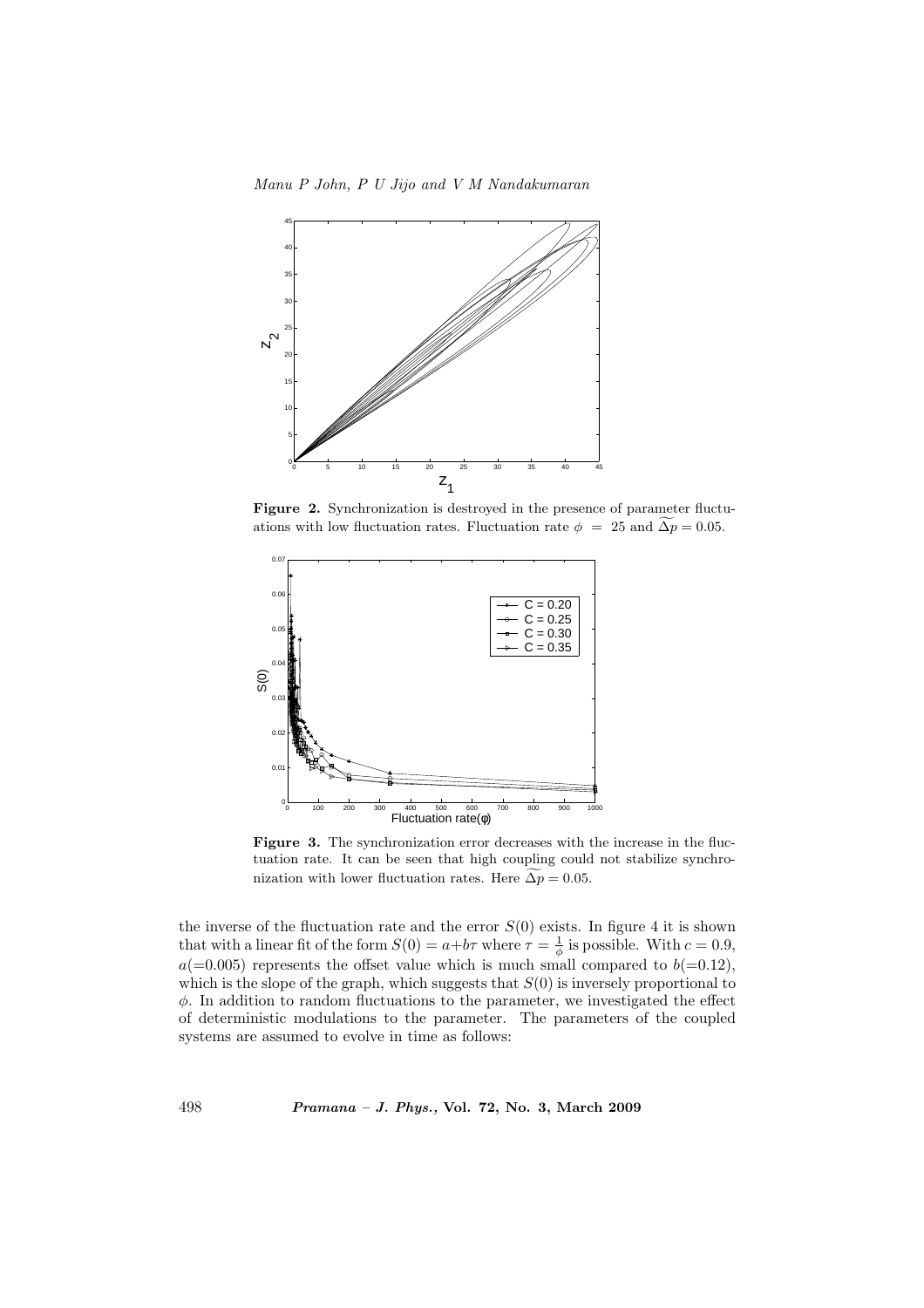Coupled Rossler oscillators



Figure 4. Relation between  $\phi$  and  $S(0)$  is found to be of the form  $S(0) = a + b\tau$ , with  $c = 0.9$ ,  $a = 0.005$  and  $b = 0.12$ .



Figure 5. The synchronization error decreases with the increase in the frequency of modulation. It can be seen that the modulation frequency is more important than coupling strength in determining the stability of synchronization. Here the amplitude of modulation  $a = 0.1$ .

$$
p_1 = p_0 + a\sin 2\pi ft,
$$
  
\n
$$
p_2 = p_0 - a\sin 2\pi ft,
$$
\n(5)

where f is the frequency of modulation and  $a = 0.1$  is the amplitude of modulation. It can be seen in figure 5 that the synchronization error levels off as the frequency of modulation is increased. Note that high coupling strengths only reduce the synchronization error, but the stability of synchrony is achieved only at high modulation frequencies.

Pramana – J. Phys., Vol. 72, No. 3, March 2009 499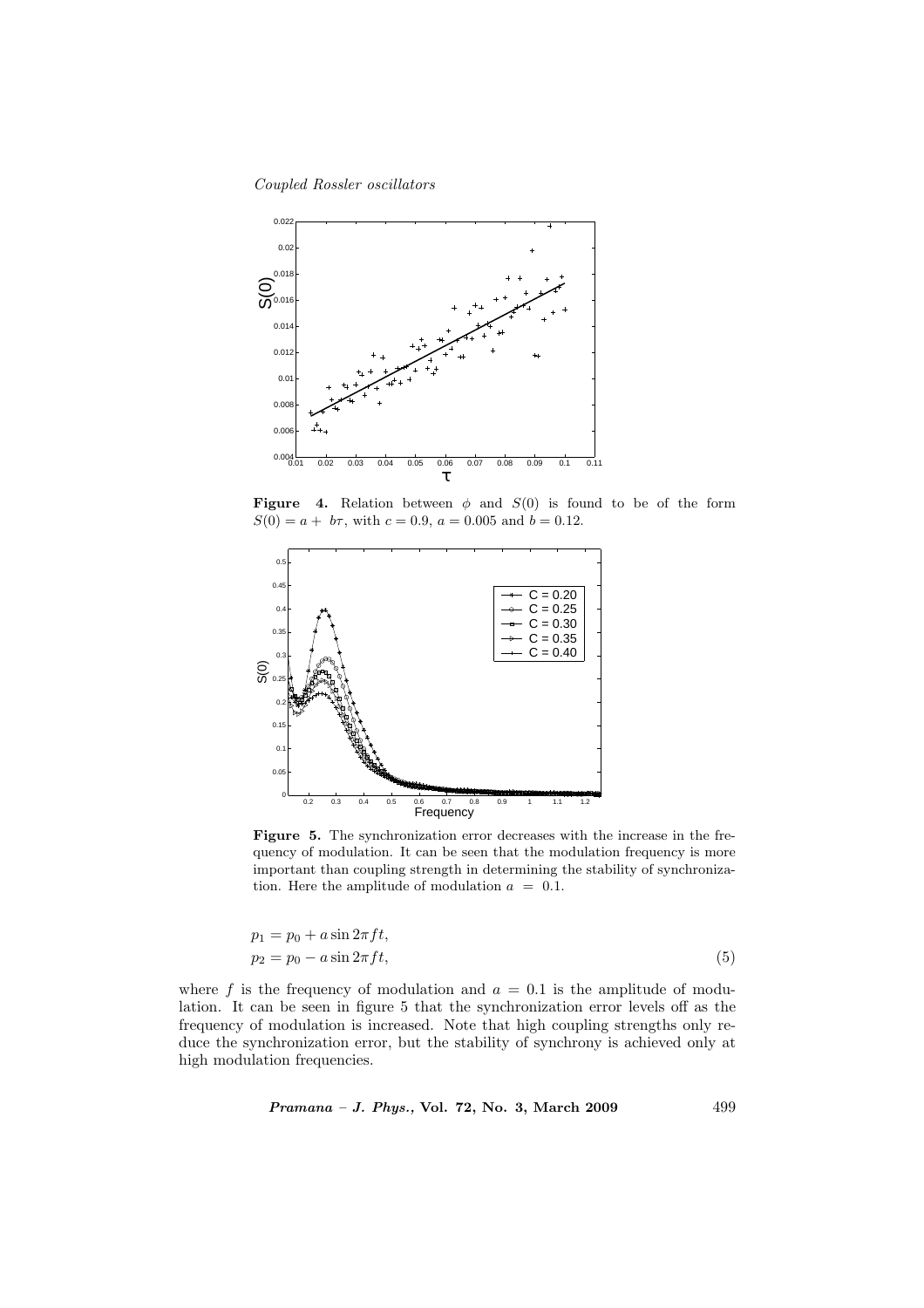## Manu P John, P U Jijo and V M Nandakumaran

In general the robustness of synchronization with high fluctuation rates and destruction of synchronization with low fluctuation rates can be understood as follows: This also applies to other coupled dynamical systems of similar nature. Let the evolution of the coupled systems in phase space be represented by the dynamical equation

$$
\begin{aligned} \dot{X}_1 &= f_1(p_1, X_1) + C f(X_2 - X_1), \\ \dot{X}_2 &= f_1(p_2, X_2) + C f(X_1 - X_2), \end{aligned} \tag{6}
$$

where  $X$  represents the phase space variables,  $p$  is the parameter whose fluctuation is considered and  $C$  is the coupling constant. With eq.  $(6)$  we can write an equation for the rate of separation  $X_1 - X_2$  of the trajectories as

$$
\frac{d(X_1 - X_2)}{dt} = \dot{X}_1 - \dot{X}_2 = M(p_1, p_2, X_1, X_2),\tag{7}
$$

 $M(p_1, p_2, X_1, X_2)$  is a function of the dynamical variables, the parameters of the coupled systems and  $\Delta p$  the parameter mismatch. This can be expanded in terms of  $\Delta p$  and the effect of fluctuations can be separated out.

$$
M(p_1, p_2, X_1, X_2) = M_s(p_0, X_1, X_2) + E(p_0, X_1, X_2, \Delta p_1, \Delta p_2),
$$
 (8)

where  $E(p_0, X_1, X_2, \Delta p_1, \Delta p_2)$  can be written as

$$
E(p_0, X_1, X_2, \Delta p_1, \Delta p_2) = \Delta p_1 \frac{\partial M(p_1, p_2, X_1, X_2)}{\partial p_1} \Big|_{p_1 = p_0} + \Delta p_2 \frac{\partial M(p_1, p_2, X_1, X_2)}{\partial p_2} \Big|_{p_2 = p_0}.
$$

This is valid for small  $\Delta p$  neglecting its higher powers or if the higher derivatives of  $M(p_1, p_2, X_1, X_2, \Delta p_1, \Delta p_2)$  with respect to p is zero. Also it should be noted that the parameter values are not near a bifurcation point. Here  $M_s(p_0, X_1, X_2)$ represents the quantity which offers a stable synchronization manifold, that is, when  $M_s(p_0, X_1, X_2)$  alone is in the right-hand side of the separation equation, coupled systems synchronize as  $t \to \infty$ . The conditions for such a synchronization is widely discussed in [19]. The term  $E(p_0, X_1, X_2, \Delta p_1, \Delta p_2)$  represents the effect of the parameter mismatch. Coupled systems synchronizes if the overall effect of this term vanishes as  $t \to \infty$ .

In the present example of coupled systems (eq. (3)) the rate of separation of trajectories can be written as follows:

$$
\frac{d(x_1 - x_2)}{dt} = (y_1 - y_2) + (z_2 - z_1) + 2C(x_2 - x_1)
$$
  
\n
$$
\frac{d(y_1 - y_2)}{dt} = (x_1 - x_2) + p_1y_1 - p_2y_2
$$
  
\n
$$
\frac{d(z_1 - z_2)}{dt} = (x_1z_1 - x_2z_2) + 10(z_2 - z_1).
$$
\n(9)

500 Pramana – J. Phys., Vol. 72, No. 3, March 2009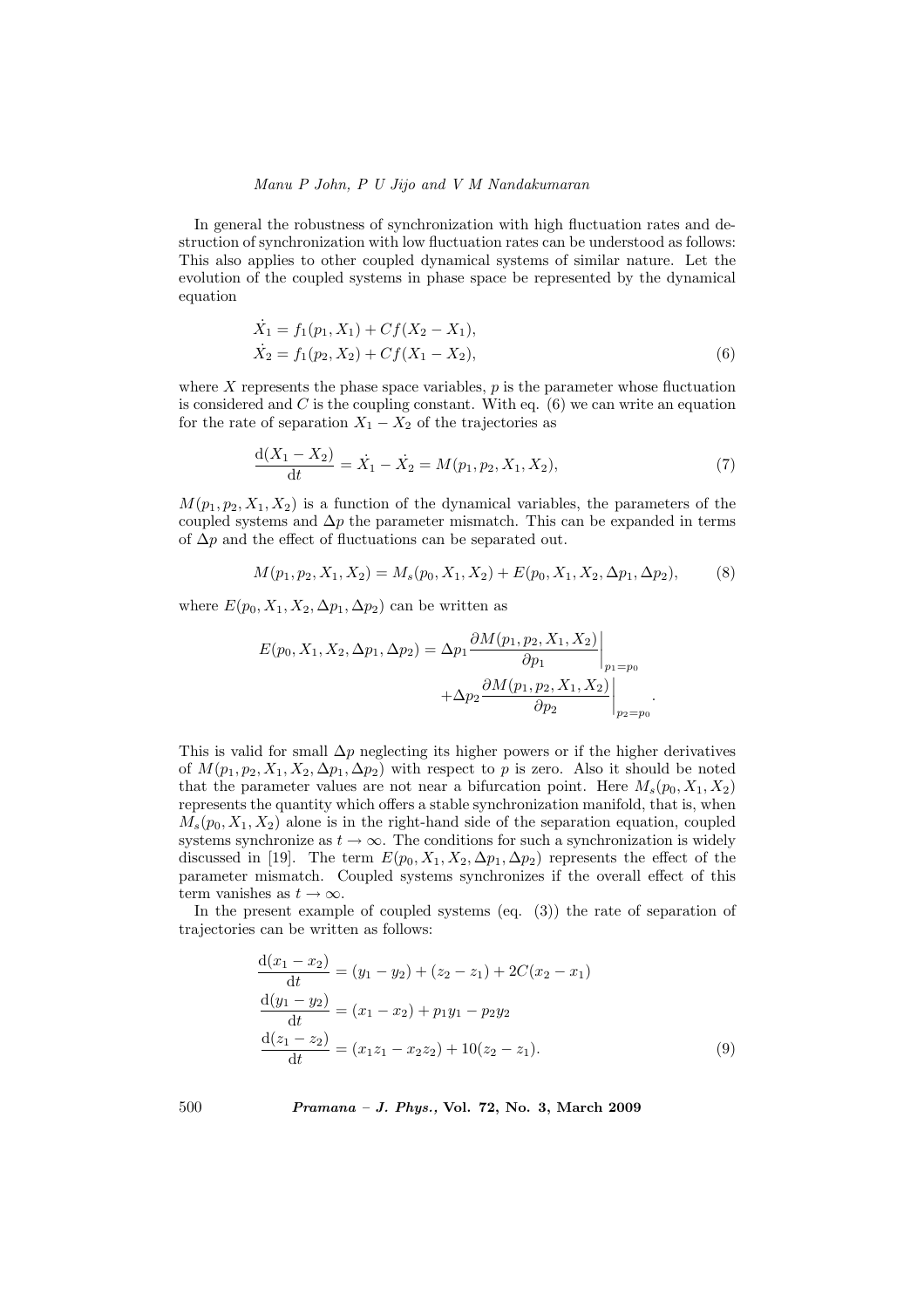#### Coupled Rossler oscillators

Assuming that we start from an approximately synchronized state,  $x_1 \simeq x_2, y_1 \simeq y_2$ and  $z_1 \simeq z_2$ , we can write eq. (9) as

$$
\frac{d(x_1 - x_2)}{dt} \simeq 0
$$
  

$$
\frac{d(y_1 - y_2)}{dt} \simeq p_1 y_1 - p_2 y_2
$$
  

$$
\frac{d(z_1 - z_2)}{dt} \simeq 0.
$$
 (10)

Here it can be seen that  $M(p_1, p_2, X_1, X_2) = p_1y_1 - p_2y_2$  and  $E(p_0, X_1, X_2, \Delta p_1,$  $\Delta p_2$ ) can be calculated as

$$
E(p_0, X_1, X_2, \Delta p_1, \Delta p_2) = \Delta p_1 \frac{\partial (p_1 y_1 - p_2 y_2)}{\partial p_1} \Big|_{p_1 = p_0} + \Delta p_2 \frac{\partial (p_1 y_1 - p_2 y_2)}{\partial p_2} \Big|_{p_2 = p_0} = \Delta p_1 y_1 - \Delta p_2 y_2 = \xi_{1t} y_1 - \xi_{2t} y_2
$$
 (11)

as the instantaneous parameter mismatches  $\Delta p_1 = \xi_{1t}$  and  $\Delta p_2 = \xi_{1t}$ . Also the form of  $E(p_0, X_1, X_2, \Delta p_1, \Delta p_2)$  can be generalized to

$$
E(p_0, X_1, X_2, \Delta p_1, \Delta p_2) = \sum_i \alpha_i \xi_{ti} x_i(t)
$$
\n(12)

with many coupling schemes. Here  $\xi_t$ 's are the fluctuation terms,  $\alpha$ 's are some constants and  $x(t)$ 's are the phase space variables of the coupled system.

Here the effect of fluctuations vanishes because the  $\xi_{ti}$ 's are zero mean rapidly fluctuating quantities and  $x(t)$ 's are the phase space variables that evolve slowly when compared to the rapid fluctuations or modulations of the parameter. Thus  $x(t)$ 's can be assumed to be constant, in the time required for the fluctuations to get summed to zero. However, with a low fluctuation rate the quantity  $E(p_0, X_1, X_2, \Delta p_1, \Delta p_2)$  can affect synchrony because the phase space evolution time is comparable to the interval where a fixed parameter mismatch persists. Thus, with a lower fluctuation rate, the system always gets time to respond to the parameter mismatch before being canceled out. In other words, the sum in the RHS of eq. (12) does not vanish without considerably modifying the phase space variables  $x(t)$ when the fluctuation rates are low. Apart from Gaussian random fluctuations, we studied perturbations with a uniform distribution. The results were qualitatively similar to that of Gaussian perturbations. This suggests that the fluctuation rate  $\phi$  is more significant than the statistical nature of the fluctuations.

In a case where the parameters are modulated, the fluctuating terms  $\xi$ 's are replaced by the oscillating terms. The mechanism of retaining stability of synchrony at high frequency modulations is similar to that of random parametric perturbations. The contributions of the parameter mismatch vanishes with fast zero mean oscillations. The analytical treatment of this is straightforward and little different from that of random fluctuations.

*Pramana – J. Phys.*, Vol. 72, No. 3, March 2009  $501$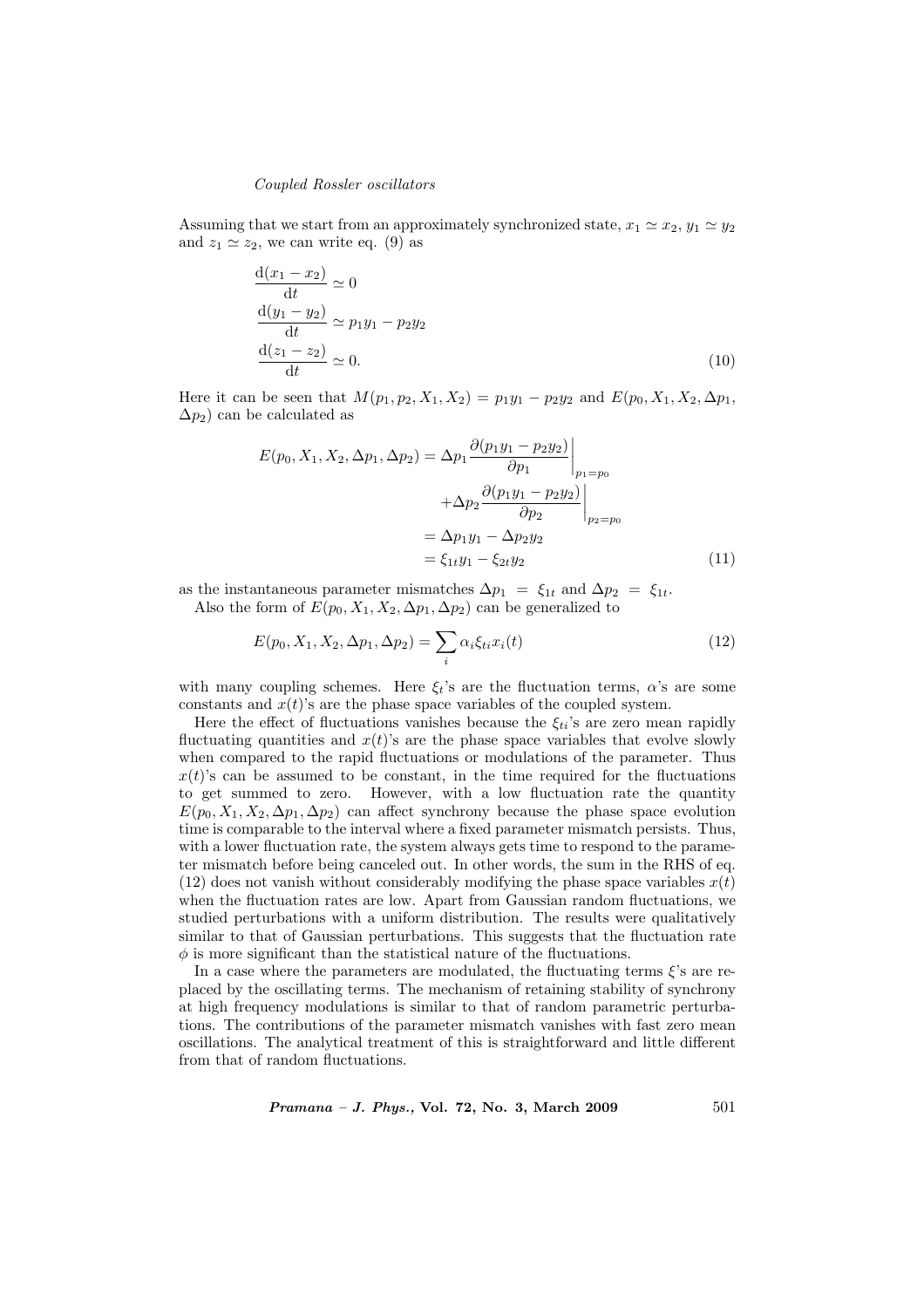#### Manu P John, P U Jijo and V M Nandakumaran

The effect of noise on synchronization has been studied in the past. In most of the cases, noise reduces the quality of synchrony or destroys synchronization [20,21]. Interestingly, there are also cases where synchronization is robust to noise [22] or even induce synchronization [23].

A comparison of additive noise and parameter fluctuation in view of the fluctuation rates is interesting. Though noise and parameter fluctuations affect synchronization, their effects on the dynamics are not essentially the same. Noise induces perturbations to the phase space variables that decay as the system evolves and more. In a case where the parameter fluctuates, the resultant perturbations do not die out with the evolution of the system. It remains the same until it is corrected manually or the fluctuations modify the parameter to a new value or in other words the mismatches has no dynamical evolution. In actual physical systems the lifetime of a modified parameter value may follow a statistical distribution which is unique to the system. However, once a fluctuation rate is defined, much of our findings will be relevant.

In conclusion, we have studied the effect of parameter fluctuations on the synchronization of coupled chaotic systems. It is found that the most significant entity that determines the quality of synchronization is the fluctuation rates. Also it is observed that the time-scales with which the parameter fluctuates is more significant than the statistical or mathematical features of the fluctuations. Parameter fluctuations or modulations may also have much higher significance in coupled arrays of nonlinear oscillators and in biological systems which exhibit synchronized behaviour. We hope that our studies will give a motivation in this direction.

## Acknowledgments

We gratefully acknowledge the fruitful discussions of this work with S Rajesh. The first two authors are supported by the Council for Scientific and Industrial Research (CSIR), New Delhi.

#### References

- [1] T Yamada and H Fujisaka, Prog. Theor. Phys. 70, 1240 (1983)
- [2] L M Pecora and T L Carroll, Phys. Rev. Lett. 64, 821 (1990)
- [3] T L Carroll and L M Pecora, IEEE Trans. Circuits Syst. II 38, 453 (1991)
- [4] T L Carroll and L M Pecora, IEEE Trans. Circuits Syst. 40, 646 (1995)
- [5] T L Carroll and L M Pecora, Eur. J. Biochem. 235, 238 (1996)
- [6] L Glass, Nature (London) 410, 277 (2001)
- [7] A S Pikovsky, M Rosenblum and J Kurths, Synchronization: A universal concept in nonlinear sciences (Cambridge University Press, Cambridge, 2001)
- [8] G D Van Wiggeren and R Roy, Science 279, 1198 (1994)
- [9] P Colet and R Roy, *Opt. Lett.* **19**, 2056 (1994)
- [10] G D Van Wiggeren and R Roy, Phys. Rev. Lett. 81, 3547 (1998)
- [11] V Bindu and V M Nandakumaran, J. Opt. A: Pure Appl. Opt. 4, 115 (2002)
- [12] M G Rosenblum, A S Pikovsky and J Kurths, Phys. Rev. Lett. 78, 4193 (1997)
- [13] M G Rosenblum, A S Pikovsky and J Kurths, Phys. Rev. Lett. 76, 1804 (1995)